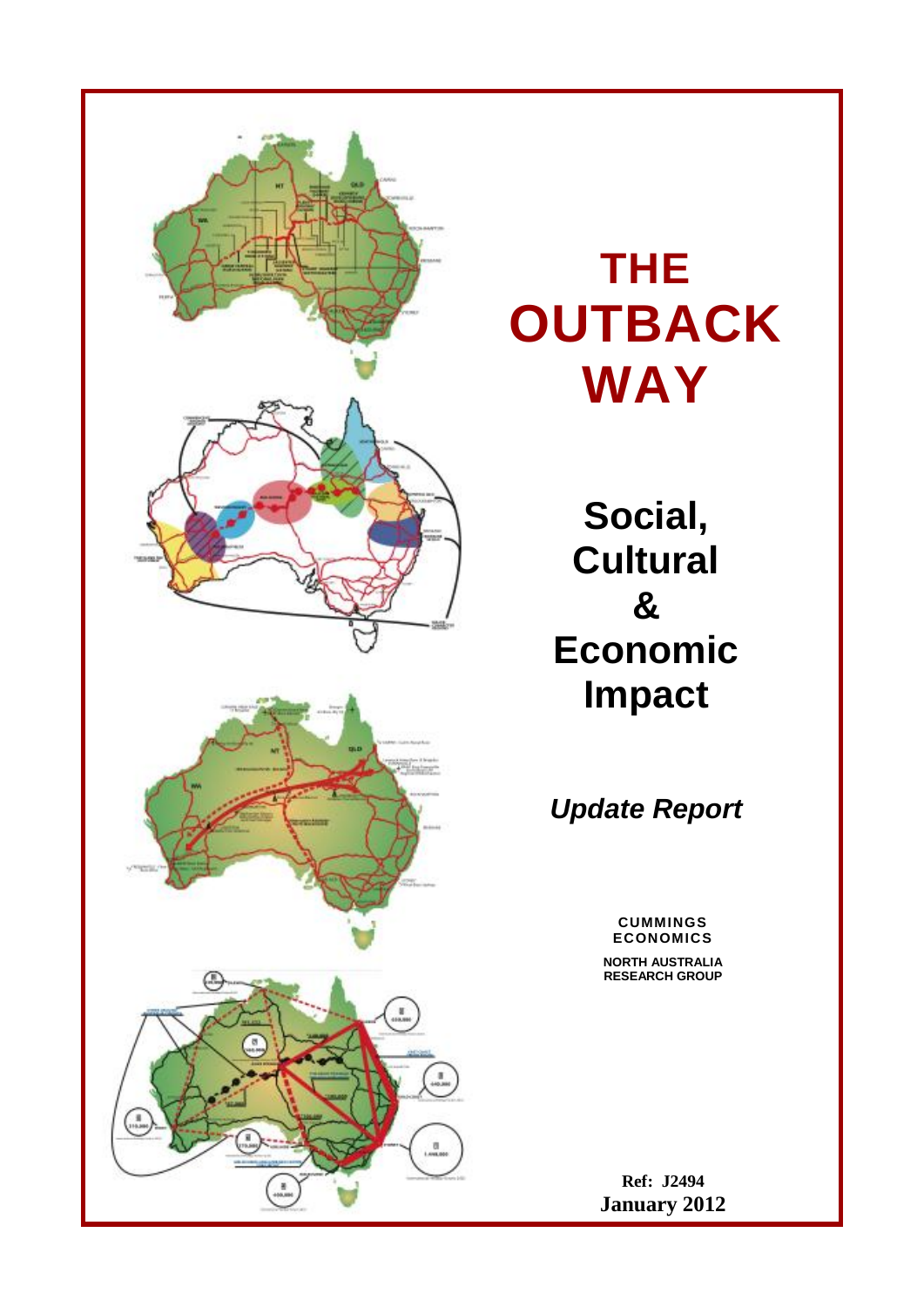# **UPGRADING THE OUTBACK WAY**

Social, Cultural & Economic Impact **2012 Update**



**Ref J2494 January 2012**

Prepared for **THE OUTBACK HIGHWAY DEVELOPMENT COUNCIL**

**B**<sub>v</sub> **CUMMINGS ECONOMICS NORTH AUSTRALIA RESEARCH GROUP**

**W S CUMMINGS**

NORTH AUSTRALIA RESEARCH GROUP & CUMMINGS ECONOMICS 38 Grafton Street (PO Box 2148) CAIRNS Q 4870 Tel : (07) 4031 2888 Fax : (07) 4031 1108 Mobile 0418 871 011 Email : [cummings@austarnet.com.au](mailto:cummings@austarnet.com.au)

**OUTBACK HIGHWAY DEVELOPMENT COUNCIL INC**

Chairman – Patrick Hill, Tel : (08) 9031 1202/0419 925 371 Executive Officer – Helen Lewis, Tel : 0418 785 285 Website : www.outbackway.org.au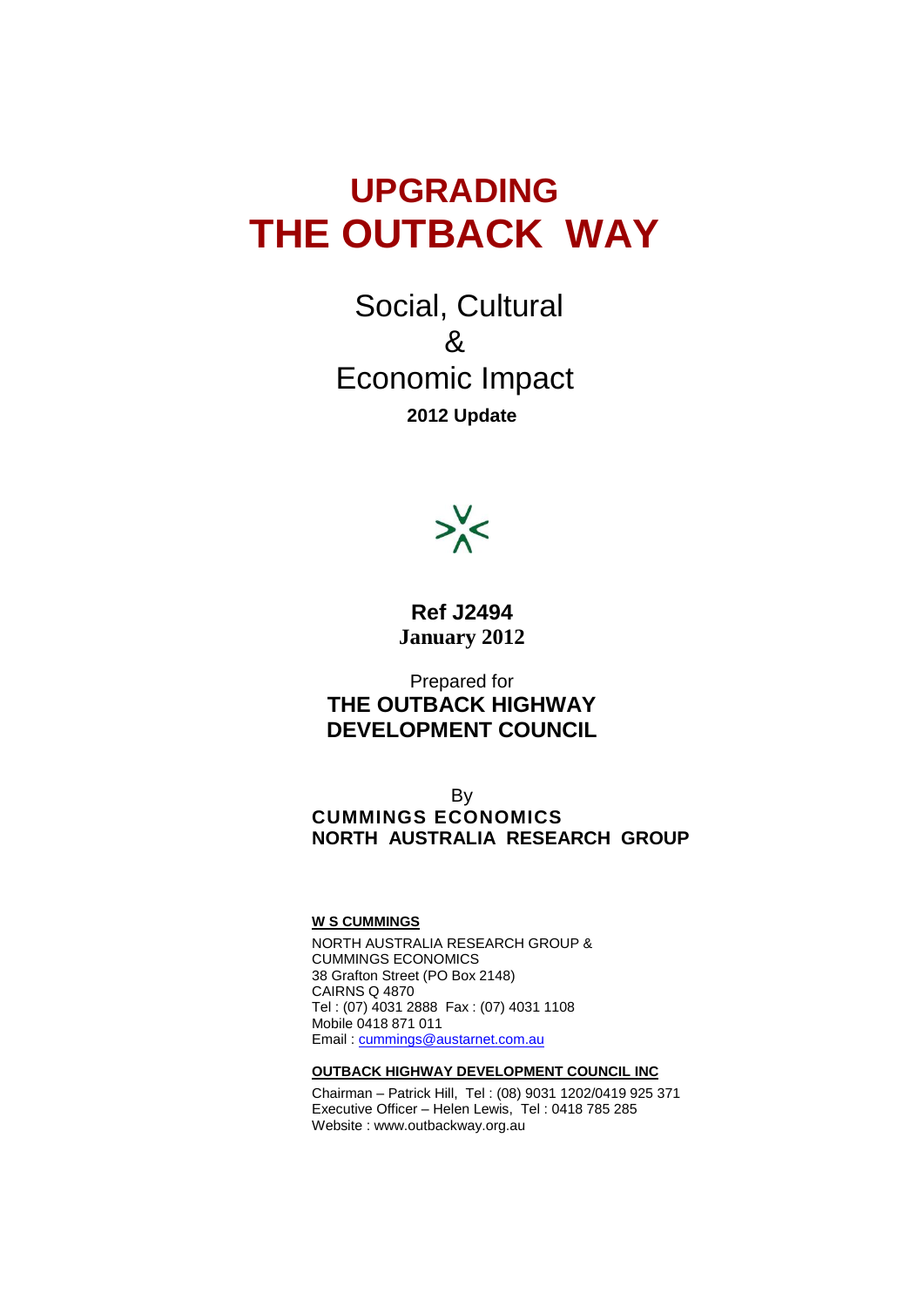# TABLE OF<br>CONTENTS

|    |                                                                             | Pg |
|----|-----------------------------------------------------------------------------|----|
|    |                                                                             |    |
| 1  |                                                                             |    |
| 2  | 2.1<br>2.2<br>2.3                                                           |    |
| 3  | 3.1<br>3.2                                                                  |    |
| 4  | 4.1<br>4.2<br>4.3<br>4.4                                                    |    |
| 5  |                                                                             |    |
| 6  | 6.1<br>6.2<br>6.3                                                           |    |
| 7  | 7.1<br>7.2                                                                  |    |
|    | 7.3                                                                         |    |
| 8  | 8.1<br>8.2                                                                  |    |
| 9  | <b>BUSINESS DEVELOPMENT SERVICES, EMPLOYMENT &amp; POPULATION GROWTH 53</b> |    |
| 10 | 10.1<br>10.2 <sup>2</sup>                                                   |    |
|    |                                                                             |    |
| 11 | 1111<br>11.2                                                                | 58 |
| 12 |                                                                             |    |
|    | 12.1<br>12.2                                                                |    |
|    |                                                                             |    |

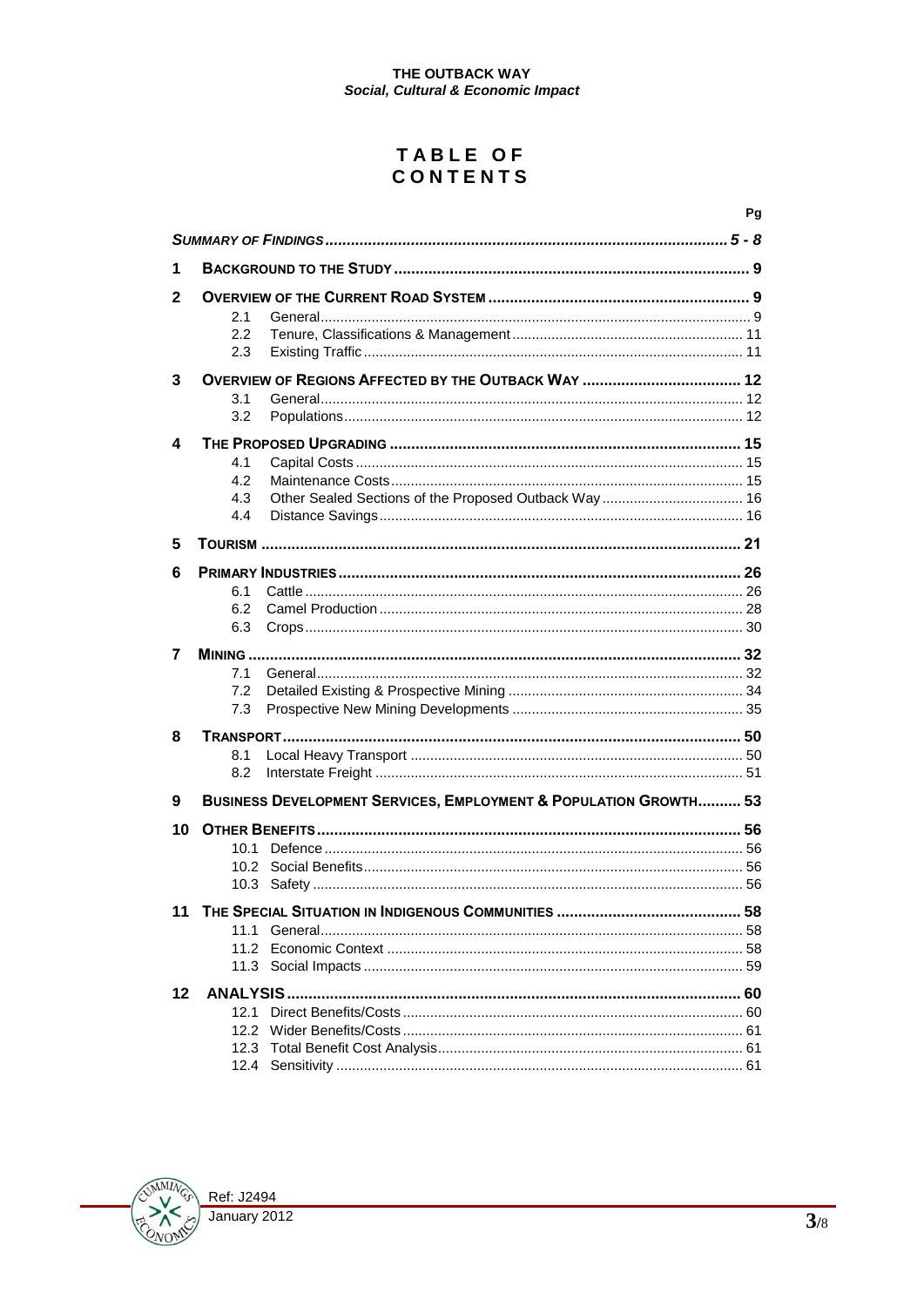# **C O N T E N T S C o n t ' d**

# **A P P E N D I C E S**

| $\mathbf{1}$ . |                                                                            |  |
|----------------|----------------------------------------------------------------------------|--|
| 2.             |                                                                            |  |
|                | CURRENTLY USING THE EASTERN & WESTERN ARMS OF THE OUTBACK WAY              |  |
| 3.             |                                                                            |  |
| 4.             |                                                                            |  |
| 5.             |                                                                            |  |
| 6.             | ANALYSIS OF LISTING 2007-2008 EDITION - REGISTER OF AUSTRALIAN MINING,  79 |  |
|                | CURRENT & ADVANCED PROJECTS                                                |  |
| $\overline{7}$ |                                                                            |  |
| 8.             |                                                                            |  |

# **M A P S**

| $\mathbf{1}$ . |                                                                       |  |
|----------------|-----------------------------------------------------------------------|--|
| 2.             |                                                                       |  |
| 3.             |                                                                       |  |
| 4.             |                                                                       |  |
| 5.             |                                                                       |  |
| 6.             |                                                                       |  |
| 7.             |                                                                       |  |
| 8.             |                                                                       |  |
| 9.             |                                                                       |  |
| -10.           |                                                                       |  |
| 11.            |                                                                       |  |
| 12.            | ROADS TO LINK WEST MUSGRAVE MINERAL PROVINCE WITH THE OUTBACK WAY  41 |  |
| 13.            |                                                                       |  |
| 14.            |                                                                       |  |

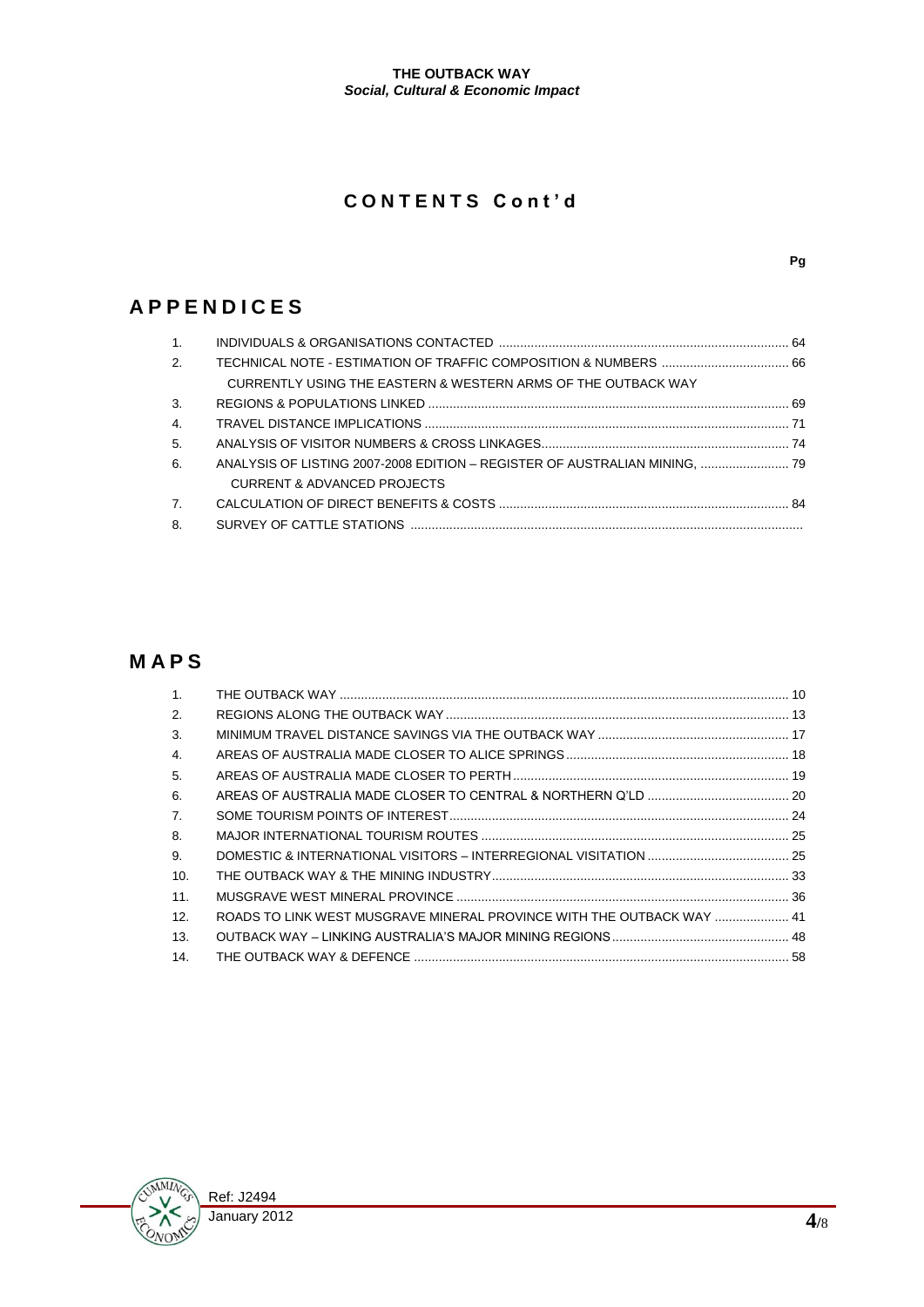# **SUMMARY OF FINDINGS 2012 Update**

## **INTRODUCTION**

1. In 2003, the North Australia Research Group carried out a major Social, Cultural and Economic Impact Study to identify the costs and benefits of upgrading the Outback Way to all weather gravel standards. Cummings Economics from the North Australia Research Group carried out research in 2009, especially to update the economic aspects of the study.

This report provides a further update as at January 2012.

### **GENERAL BENEFITS**

- 2. The Outback Way offers an opportunity to develop a third east west transcontinental route across Australia resulting in:
	- = Benefits of large travel distance savings between Queensland and Western Australia, especially between northern and central Queensland and the Perth South West area of Western Australia. Travel distance savings Perth to northern Queensland centres is of the order of 1,000km.
	- = Major travel distance savings between the Red Centre area and Australia's east coast and the Perth Western Australia area. Travel distance savings, Perth/Alice Springs is 1136km and Brisbane/Alice Springs 470km.
	- = Major benefits for the currently remote Aboriginal and pastoral community along the route.
- 3. The Outback Way will more directly link Australia's fastest growing economies of Queensland and Western Australia, and especially the large rapidly growing mining sectors in those areas.
- 4. The Outback Way will open up major new economic opportunities for the communities of the centre of Australia, especially through the development of tourism and mining and opportunities to provide services to traffic moving across the road.
- 5. The Outback Way upgrade will boost prospects of Aboriginal communities developing employment opportunities and lessening dependence on welfare.

## **TRAFFIC INCREASES**

6. Growth factors identified in the 2003 study, and improvements made to the road since 2003, have seen a strong rise in estimated vehicle movements along the currently unsealed sections.

| <b>Estimated Average Daily Vehicle Movements</b> |             |      |                       |  |
|--------------------------------------------------|-------------|------|-----------------------|--|
|                                                  | <u>2003</u> | 2011 | <b>Percent Growth</b> |  |
| Western Arm (Kata Tjuta – Laverton)              | 25          | 34   | $+36%$                |  |
| Eastern Arm (Harts Range – Boulia)               | $20*$       | 30   | $+50\%$               |  |

*\* Note: Subsequent road counts indicated that the 2003 estimates were low to start with.*

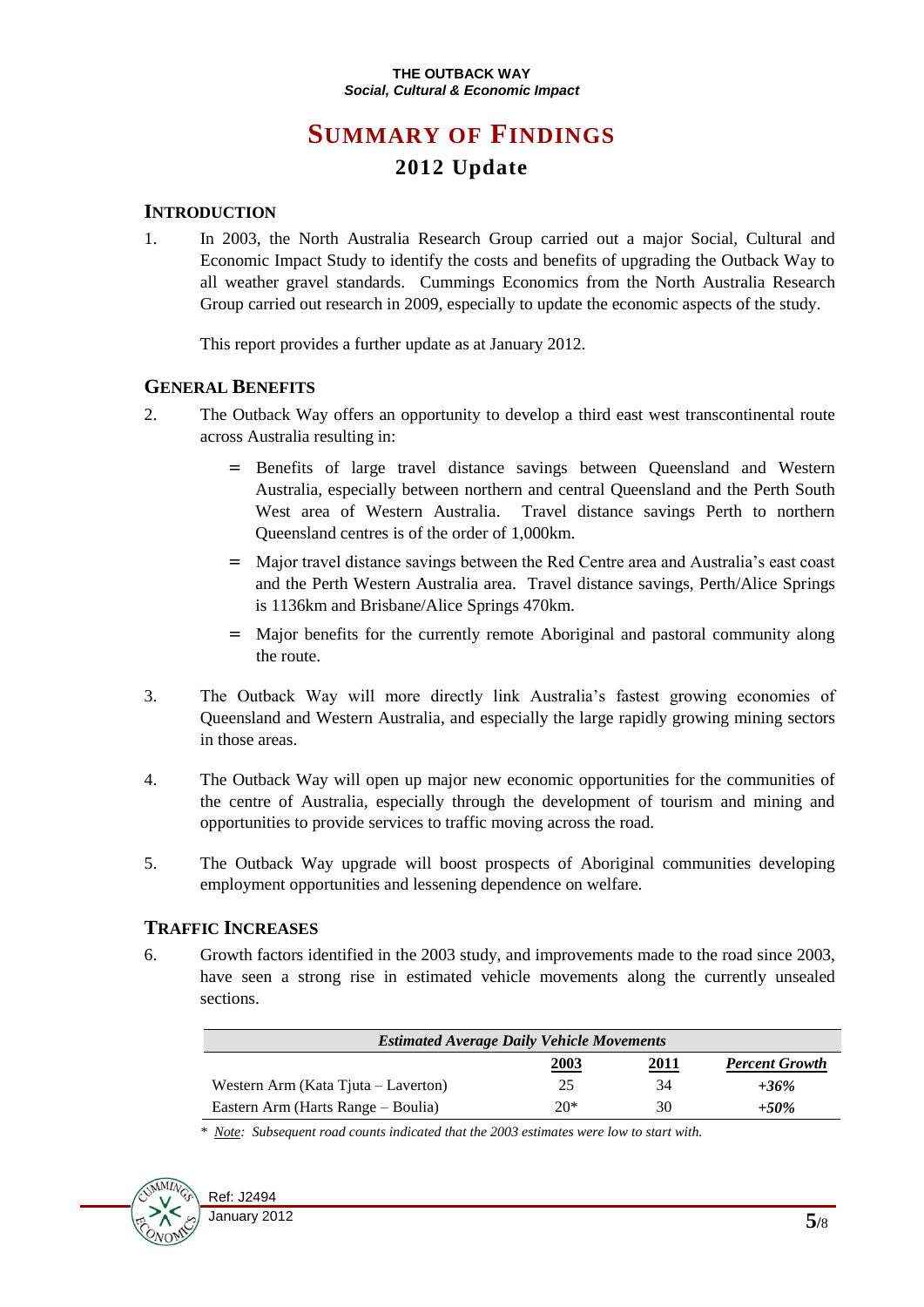# **COSTS**

7. Length of unsealed road to be upgraded is 1,597km. Although there have been improvements to the road, estimates provided by the relevant road authorities indicate cost to upgrade to all sealed standard will be about \$700m.

# **TOURISM**

- 8. The Outback Way links the tourism area of the Red Centre more directly with:
	- o Major domestic markets along the East Coast and Western Australia.
	- o The major international tourism destinations of Cairns and the East Coast and the Perth Area.
- 9. The upgrading will help give a boost to tourism in the Red Centre that along with other major tourist destinations has been recording lacklustre growth in recent years.
- 10. Visitor numbers on the Western and Eastern Arms are projected to increase four-fold from a very small base once the road is sealed.

| <b>Estimated Annual Self Drive Visitor Numbers</b> |                |                                      |  |
|----------------------------------------------------|----------------|--------------------------------------|--|
|                                                    | <b>Current</b> | <b>Following</b><br><b>Upgrading</b> |  |
| Western Arm (Kata Tjuta – Laverton)                | 8.000          | 48,000                               |  |
| Eastern Arm (Harts Range – Boulia)                 | 12,000         | 48,000                               |  |

The upgrading would also result in increases in tour coach visitors and expected commencement of express coach traffic linking Alice Springs to the east coast and Perth.

## **PRIMARY INDUSTRIES**

- 11. The Eastern Arm of the Outback Way is a primary route for transport of about 50,000 head of cattle between central Australia and the border areas to railheads and markets in Queensland. Its upgrading will have significant economic and social benefits for the cattle industry in the area.
- 12. The upgrading of the Outback Way's Western Arm will have significant benefits for potential economic exploitation of current large numbers of feral camels in the area.
- 13. The Red Centre/Alice Springs area is starting to produce a range of crops and the Eastern Arm of the Outback Way will help tap the large markets along the east coast.

# **MINING**

- 14. The Outback Way will facilitate:
	- o Inter linkages between the nation's two largest mining areas in Queensland and in Western Australia, accounting for 70% of Australia's production. Distance savings in movement of goods and services between the major mining areas are very large and open out prospects of achieving significant internal efficiencies in the operations of mining companies themselves, but also in the many companies that provide services to them.

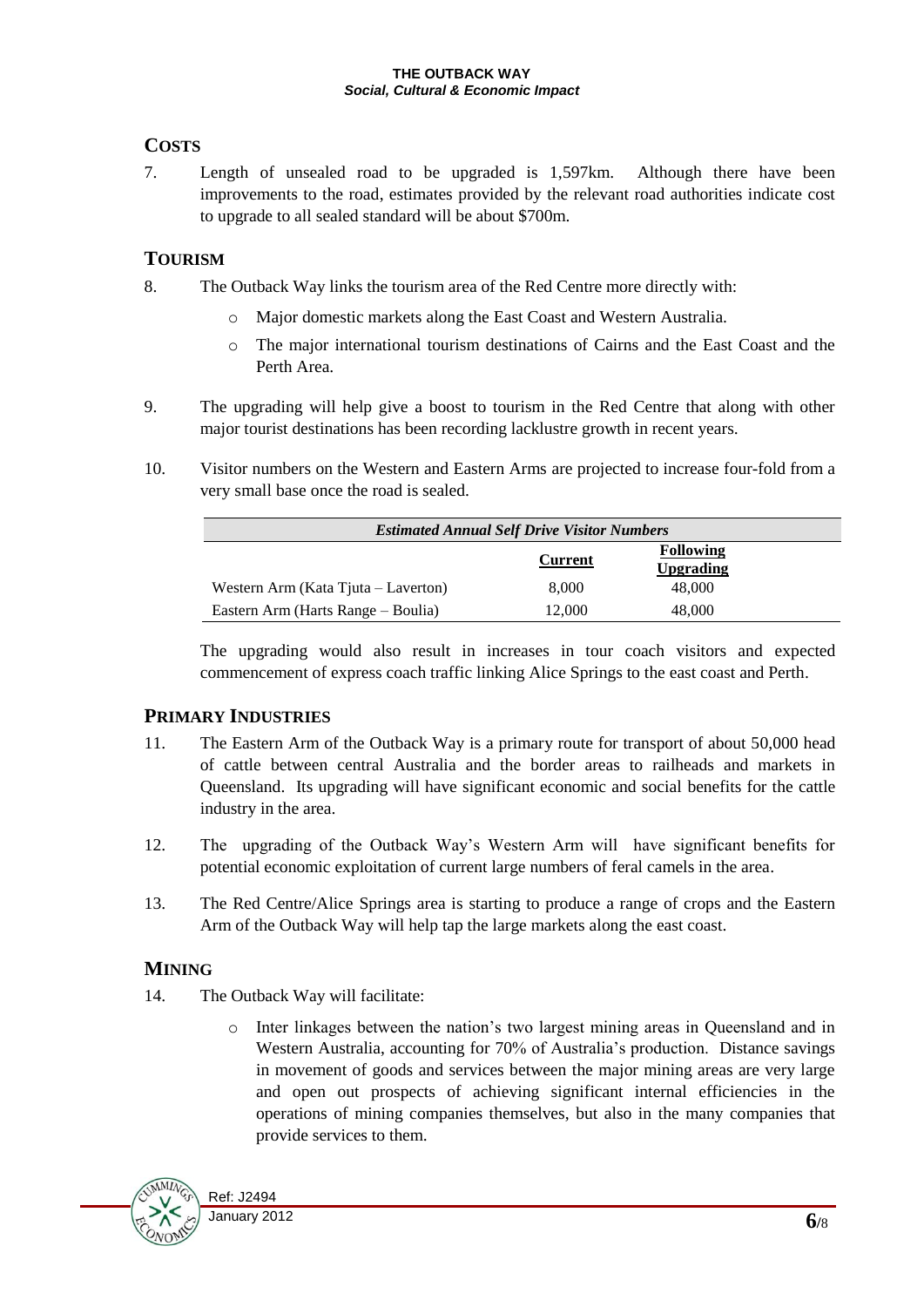Particular savings are likely to occur in transport of equipment between the two major areas and emergency 'hot shot' transport of parts and replacements to keep machinery, mills and equipment operational.

- o Mining developments along the route, especially the prospective development of a major new nickel mining area in the West Musgrave area east of Warburton. It is estimated that having the Outback Way sealed would result in savings of over \$200m with a start up of mining in the area 5 years after the road was upgraded.
- 15. Intense exploration in recent years has indicated substantial additional mineral resources and mining prospects along the route including oil and gas, uranium, potash, copper, rare earths, garnet sands, scheelite, magnetite and phosphates. Upgrading the Outback Way will increase the chances of projects being undertaken.

### **SERVICE INDUSTRIES**

- 16. The upgrading of the Outback Way will assist in the development of service industries along the route, providing local jobs and opportunities, especially to service road traffic and visitors.
- 17. The upgraded road will assist:
	- $\Box$  The Desert Knowledge initiative by facilitating movements between major inland centres, especially Kalgoorlie, Alice Springs, and Mt Isa.
	- $\Box$  Defence connectivity between major bases in Australia's north east and south west.

## **TRANSPORT**

- 18. Apart from increasing efficiency of and lowering costs for local transport along the road, the upgrading will start opening out a major new freight efficient road transport route, linking Queensland with Western Australia, with large distance and cost savings.
- 19. The sealing of the Outback Way will make Alice Springs a major freight hub in the centre of Australia.
- 20. The upgrading of the Outback Way will help improve the economics of the Centralian Railway from Adelaide to Darwin by providing improved feeder roads into the line. A number of prospective minerals were identified that could move this way.

## **SAFETY**

21. The upgrade will improve safety of the road.

## **OVERALL DIRECT BENEFIT COST RATIOS**

22. While the capital costs of sealing the currently unsealed sections are large at \$700m, the research has indicated that direct benefits of vehicle and transport cost savings alone would produce a benefit cost ratio estimated at 1.3.